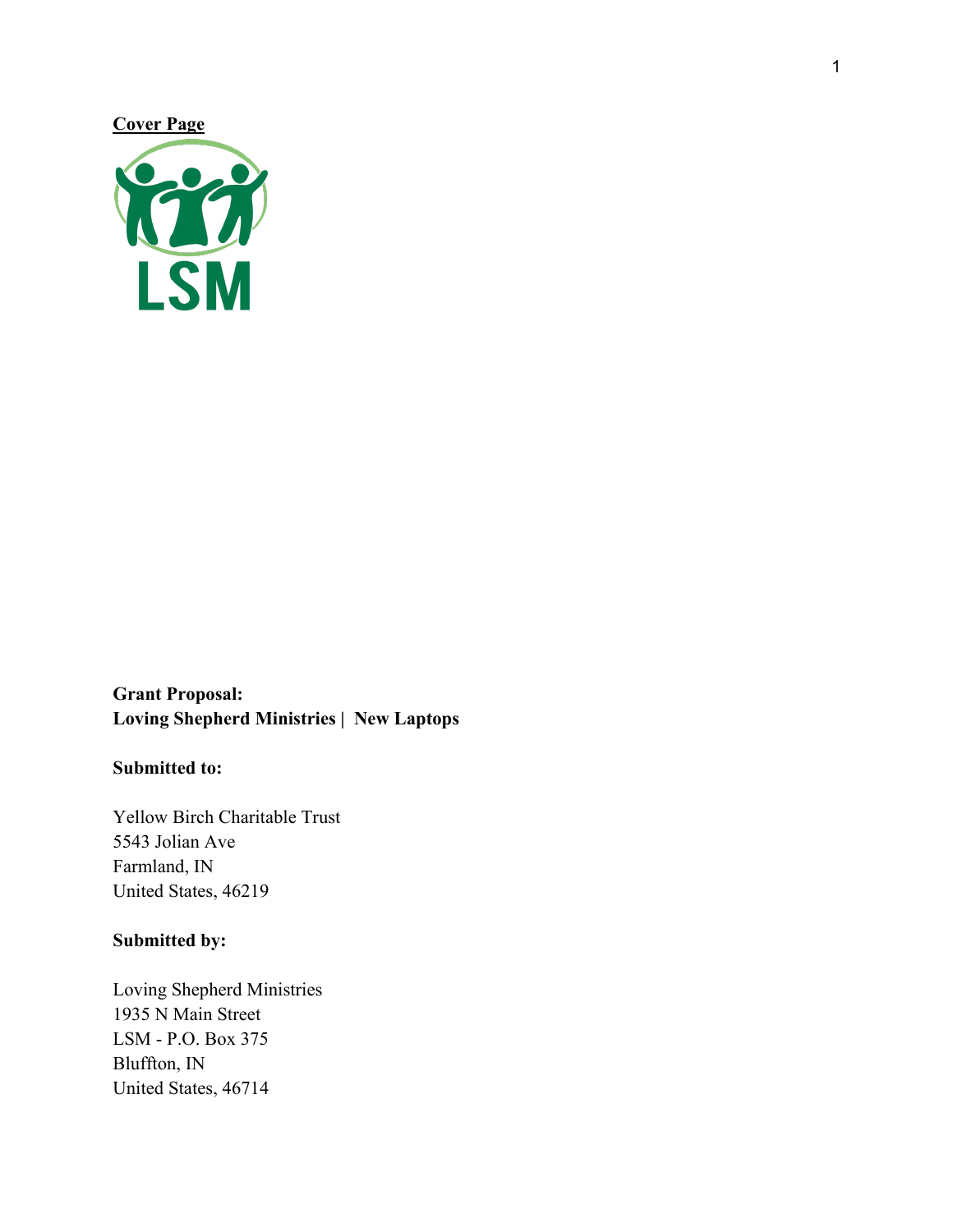# **Table of Contents**

| <b>Executive Summary:</b>          | $\overline{3}$ |
|------------------------------------|----------------|
| <b>Statement of Need:</b>          | $\overline{4}$ |
| <b>Project Description:</b>        | 6              |
| Project Goal                       |                |
| Objectives                         |                |
| Methods                            |                |
| Staffing                           |                |
| Evaluation                         |                |
| Sustainability                     |                |
| <b>Budget:</b>                     | 8              |
| <b>Organizational Information:</b> | 9              |
| <b>Conclusion:</b>                 | 10             |
| <b>Appendices:</b>                 | 11             |
| 501(c)(3)                          |                |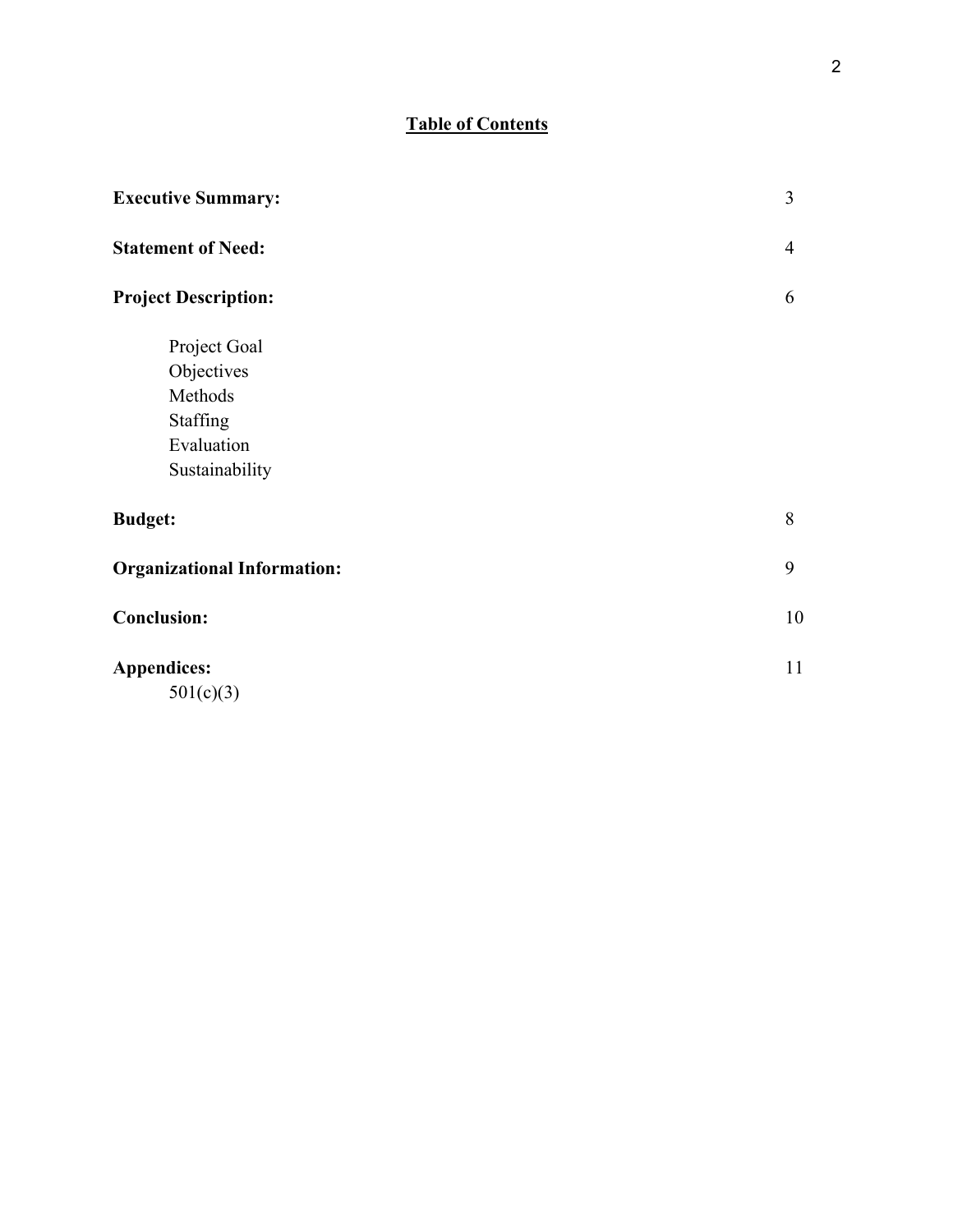### **Executive Summary**

Loving Shepherd Missionaries aims to help the world's most vulnerable children reach their God-given potential by creating and sustaining families, engaging the church in the U.S. and abroad, and developing educational and business opportunities.

In past years, the students in LSM have had laptops that have been provided for them to develop their academic growth as well as fostering relationships and recovering both physically and emotionally. With the goal to help students succeed, LSM needs reliable laptops to work with these children and engage with LSM's programs, such as their Homes of Hope. Consequently, LSM is seeking funding for laptops to provide students with technological resources for them to academically and emotionally succeed.

The purpose of this grant is to increase the number of students who can have a laptop for academic and emotional growth, and build connections with sponsor families in the states by having this valuable resource. We are hoping that your foundation, the Yellow Birch Charitable Trust, will see it fit to invest not only the funding for 9 laptops, but also the lives of all who will use this technology and its impact.

The total price is \$5,400 for our students living in House of Hope in Haiti. This would allow the children to show academic growth and communicate with their family sponsors.

The Yellow Birch Charitable Trust seeks to fund organizations that work with low-income residents in Indiana and Haiti. By supporting LSM, children and families in Haiti would be impacted with resources in need. Your support will help us move forward with our goals for the children in Haiti who will grow and become the leaders in their homes and around the world.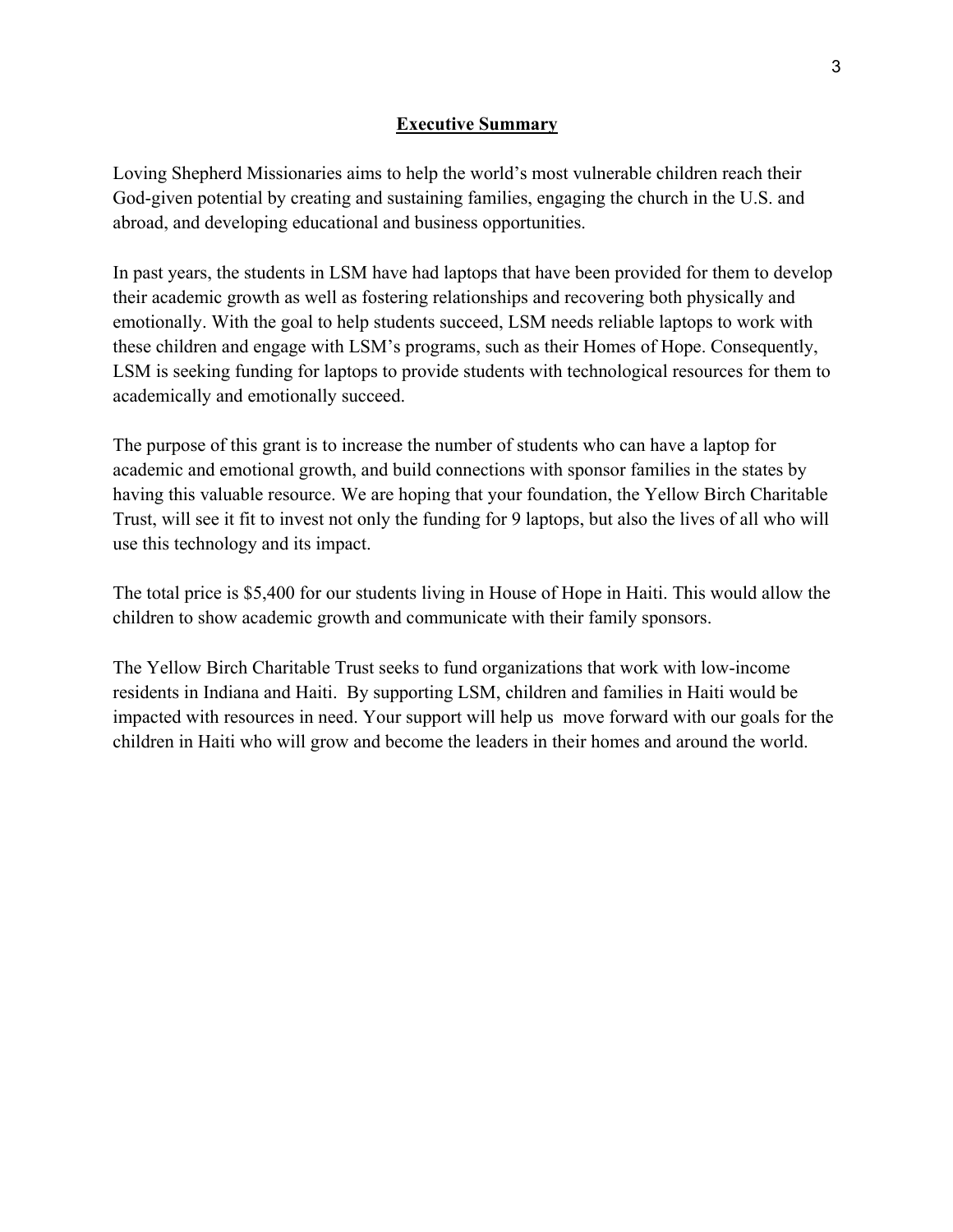### **Statement of Need**

We know that computers are vital to the development of the minds of youth, as we live in a technological world. In developing countries with children in vulnerable situations, many don't usually have access to technology. Therefore, they are unable to develop this skill although it is proven to be a necessary skill. Technology is an important tool for young people to learn, communicate, and expand their world views.

Because technology is a universally-understood language, every person would benefit by having access to tools and resources to fully utilize it. One of the most direct ways to understand this universal language is by incorporating laptops into a classroom in an educational setting. Laptops are technological tools that help youth engage, express themselves and stay connected to others.

Loving Shepherd Ministries, headquartered in Bluffton, IN, sponsors Homes of Hope across Haiti to help reach the world's most vulnerable children in order to expose them to a world of their potential and promise.

"Haiti is one of the least developed and poorest countries in the world; 65% of the Haitian population lives below the poverty line. Economic hardship, coupled with political instability, has compounded the impact of natural disasters on the condition of Haitian children, particularly in terms of health, education, welfare, etc.", writes Humanium.org (2019).

"Only 40% of Haitian children have access to health services'' (Humanium.org, 2019). While health services have significantly increased over the years, children in Haiti are still usually left without proper health care. Children in LSM's Homes of Hope are given the opportunity for a chance at a better, healthier life. Not only does LSM provide services to these vulnerable children to receive healthcare, but incorporating laptops into their education also educates them on the importance of health and is yet another aspect of their growing education through technology.

"Ninety-two percent of schools in Haiti are private, leaving most families unable to pay school fees. In addition, the quality of teaching in Haiti is also acutely poor, since 80% of teachers do not have a teaching degree. Much progress remains to be made to ensure Haitian children the right to a good education", writes Humanium.org, 2019.

Each year, LSM reaches 240 children in Haiti in regard to education, housing, trauma recovery aid, and development all around. Having laptops in these classrooms would allow children to communicate with their sponsor families across the globe, learn how to navigate the many technological advances in the world and better their problem solving skills. Laptops would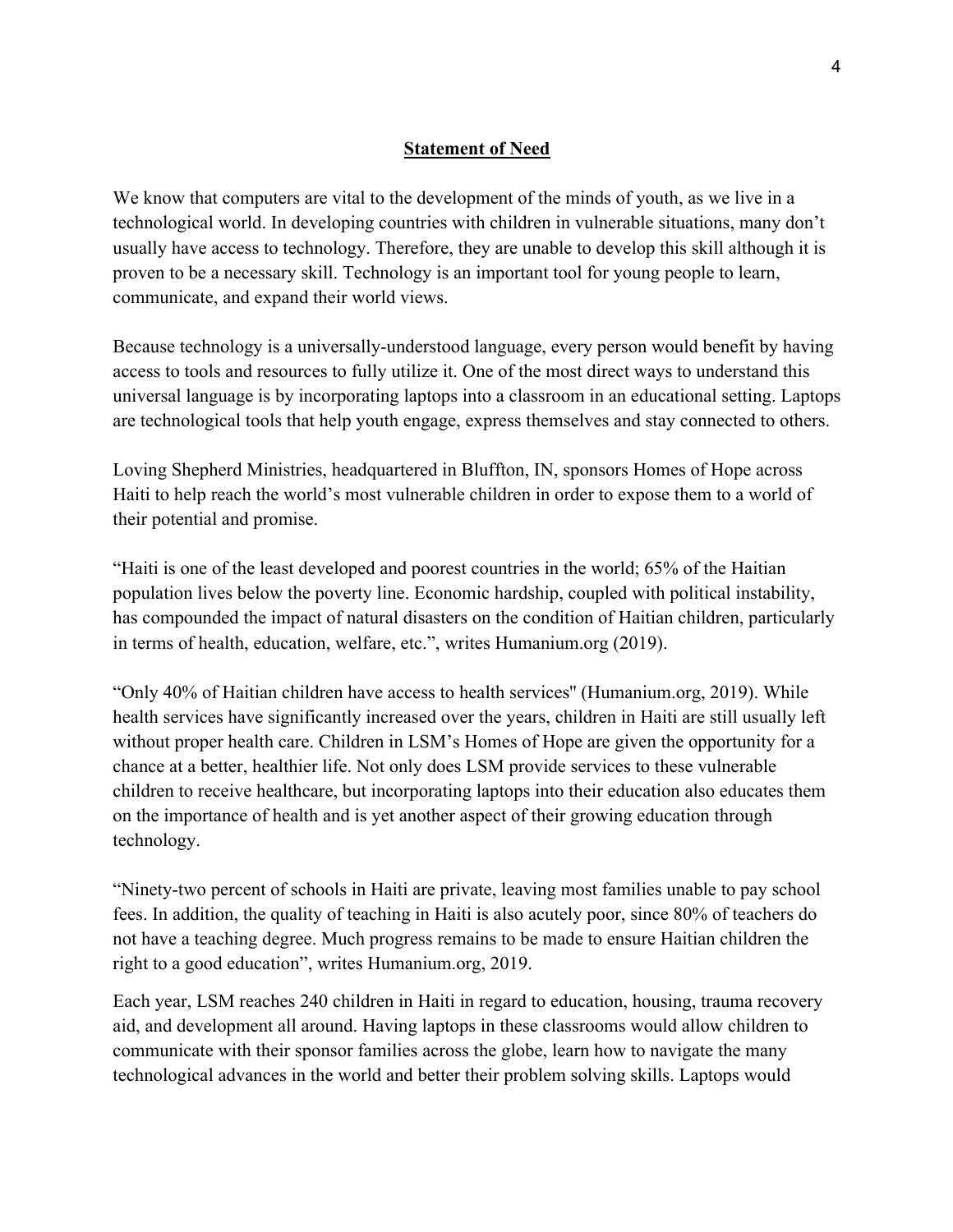provide these young students with better education and overall prepare them for their future and potential careers/jobs, equipping them for success.

Loving Shepherd Ministries desires to see more accessible technology incorporated into the Haiti Homes of Hope to further education and connection.

LSM Tech and the *Homes of Hope* in Haiti lack the proper resources to communicate with the children's sponsor families in America. It is vital that these children have the resources to communicate with their sponsor families because communication builds the relationships between both parties and teaches them to be aware of other cultures, what others are experiencing in their lives and much more. Relationships are an important part of life and learning how to nurture them is critical to child development. That is what these students, divided into 20 *Homes of Hope,* are learning. While LSM programs are kept running through the aid of donors and sponsors, they would benefit from 9 laptops.

Family sponsorship in Haiti through LSM means the opportunity to provide children with lifechanging opportunities. Therefore, communication with family is vital. The family becomes a continuous support for the children and has a significant impact on their futures. . There is an online family room that includes family pictures, access to videos, prayer requests and updates and allows them to send their own pictures and notes across the globe.

Laptops provided for vulnerable children in the LSM *Homes of Hope* would allow for these children to access new educational opportunities. A laptop serves a multitude of purposes including the ability to learn what is happening across the globe, access to more teachers, and the ability to search a wide variety of topics and lessons. This advantage exposes them to the world of employment and a more promising future in the workforce.

Another benefit of laptops in the *Homes of Hope* is that they can provide counseling tools and resources to help vulnerable Haitian children as they heal. A large percentage of children in Haiti are at-risk and exposed to human trafficking/slavery, sexual abuse and trauma on many levels. In fact, 50% of Haitian girls are sexually assaulted, with over a third being sexually abused before the age of 15. LSM provides services for these children in the form of trauma recovery, writes Humanium.org (2019).

Since the Yellow Birch Charitable Trust believes in helping children and youth, economically disadvantaged and low income people and supports organizations based in Indiana and Haiti that aid in human services and rights and youth development, we are asking you to invest in the Hatian children by providing \$5,400 to purchase 9 laptops to send to the Haitian children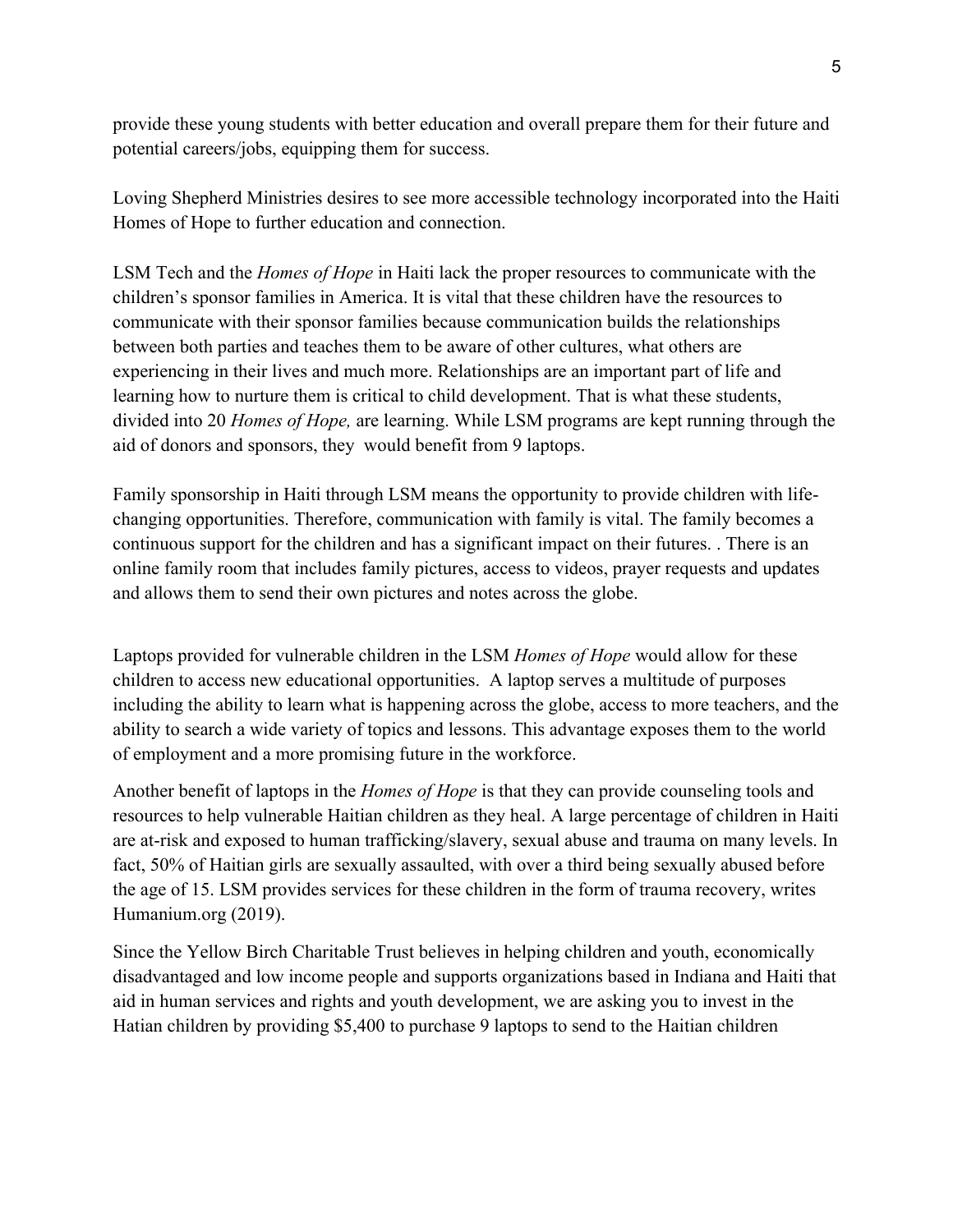# **Project Description**

**Target Audience:** The U.S. is the location that LSM's target audience is for family sponsors and donors to provide funding and services for vulnerable children in this ministry. Loving Shepherd Ministries help services for at-risk children in Haiti and Ethiopia through the *Homes of Hope* program.

**Loving Shepherd Ministries:** LSM provides vulnerable children with the unique Homes of Hope Care, resulting in self-sufficient leaders who transform their culture for Christ. For 240 children in Haiti, we currently provide:

- the stability of a loving family
- trauma recovery for mental wellbeing
- practical education resources
- an Impact Program to inspire personal stewardship and achievement
- our Gospel Project, which provides an avenue for service and evangelism
- college education and vocational training, which set up our children for long-term success so they can become leaders.

**Project Goal:** We strive to increase the amount of students that are able to have a laptop for academic growth and more connections with sponsor families.

## **Objectives:**

- 1. To provide students with laptops to enhance their academic growth.
- 2. To grow space for students to be open and connect with their teachers, the staff, and sponsor families.

## **Methods:**

- 1. To download software with laptops so the students have reliable technology to help them with their work.
	- a. To receive the laptops and complete assignments for academic growth which shows that they are useful.
- 2. To teach students how to take care of the laptops and be able to connect with sponsors.
	- a. Teachers would inform students how to use the different apps that are installed on the laptops
	- b. Students can connect with sponsors via video chat, message boards, and other messaging platforms through the laptop.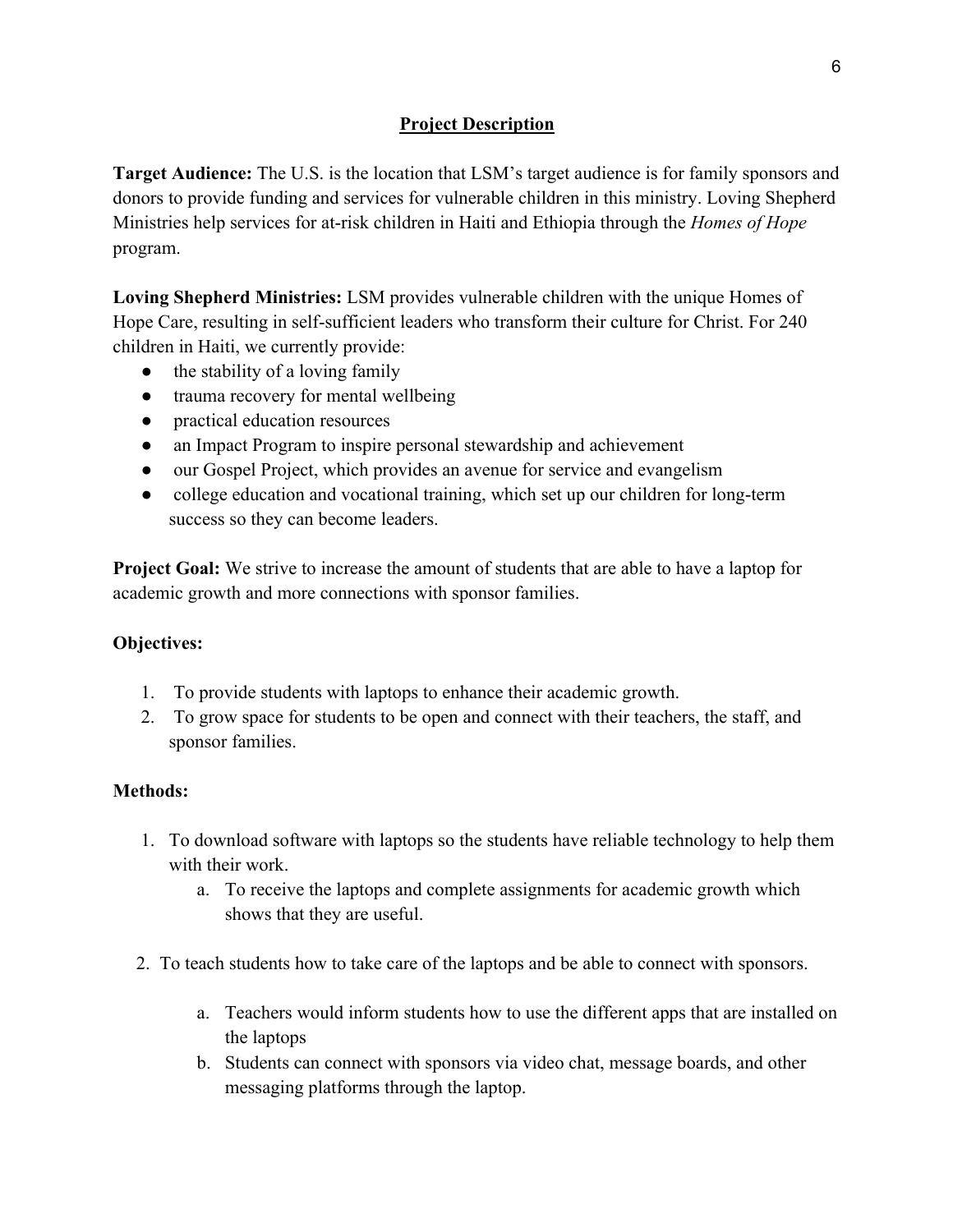**Staffing:** Jorame Idoxis will be the key point person for the new laptops for the students in LSM. He is the LSM's Informatics teacher. He also serves as a Director's Assistant of our Department of Education and Child Development.

Jorame has the most experience with technology and equipment management. He will help the youth with any issues and errors that would be made in LSM. He will train students on how to use the laptops for academics and connections with sponsor families.

**Evaluation:** The students in the Haiti Homes of Hope with the newly implemented laptops would be evaluated on how this updated technology is helping them grow with academics and sponsor relationships in the following ways:

- 1. Conduct a survey to see the increase of growth amongst sponsor families and students in Haiti with new technology implemented.
- 2. Seek instructions on how to connect with sponsor families.
- 3. Train students on how to properly work installed apps on the laptop for their academic work.
- 4. Track the students growth by quizzes to notice the impact with the laptops.

**Sustainability:** Upkeep of the laptops will be managed by (this staff). We are currently working with 45 laptops with youth in LSM in Haiti. This staff will be the point people to go to when any troubleshoots or technical issues occur, as they already have experience with this level of technology.

An average laptop would last about 4 to 5 years depending on the proper care. A laptop would have to be reupdated and checked for viruses. LSM has a prepared plan to take care of the minor repairs with our staff, that involves installing the necessary software on these laptops that can monitor which updates are needed and adjust accordingly.

When the laptops are no longer functional, we will see funding from donors to replace them.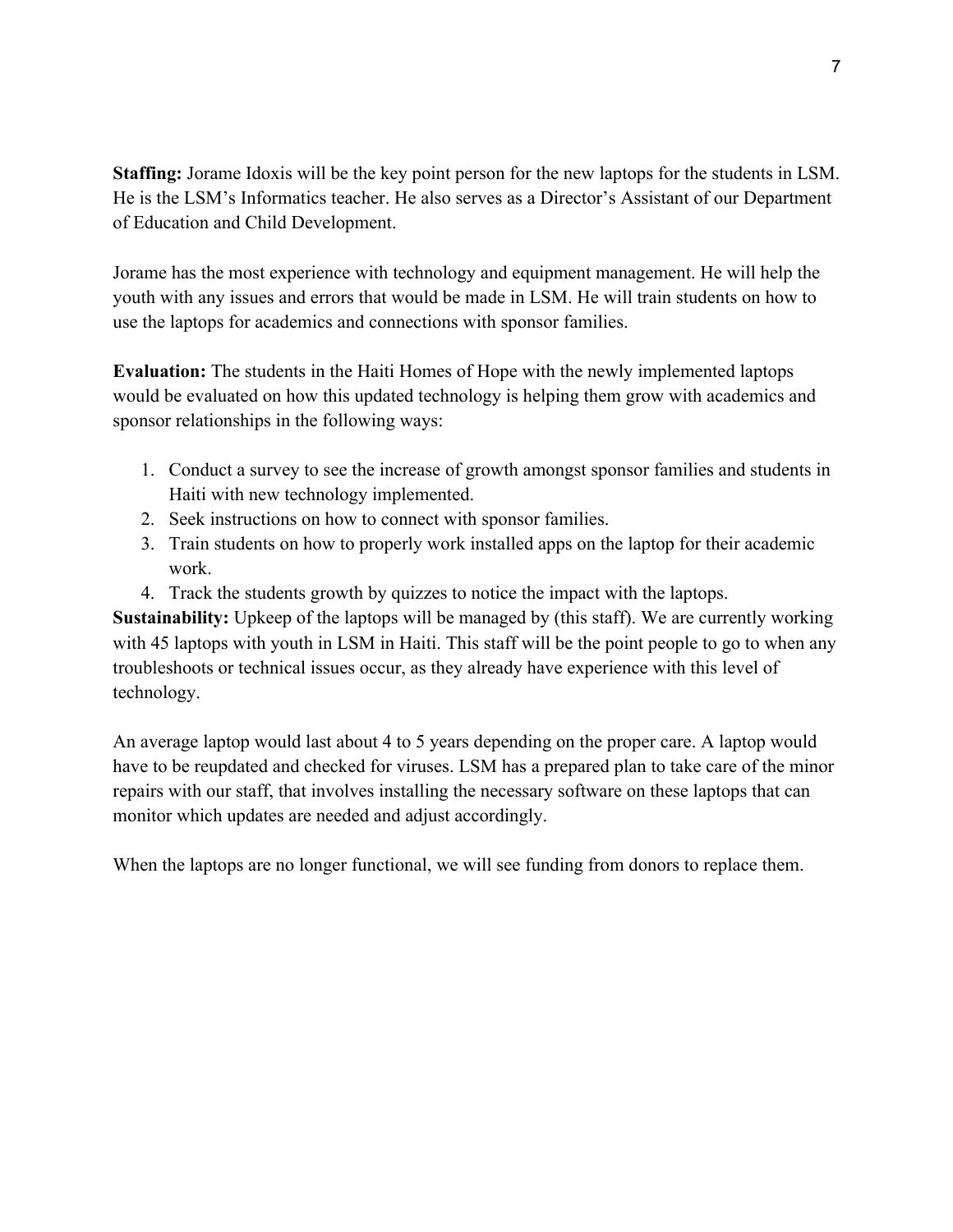# **Budget**

- The specific model needed is a Lenovo Thinkpad or its equivalent for both cost and product efficiency
- At a cost of \$600 per laptop
- Totalling in \$5,400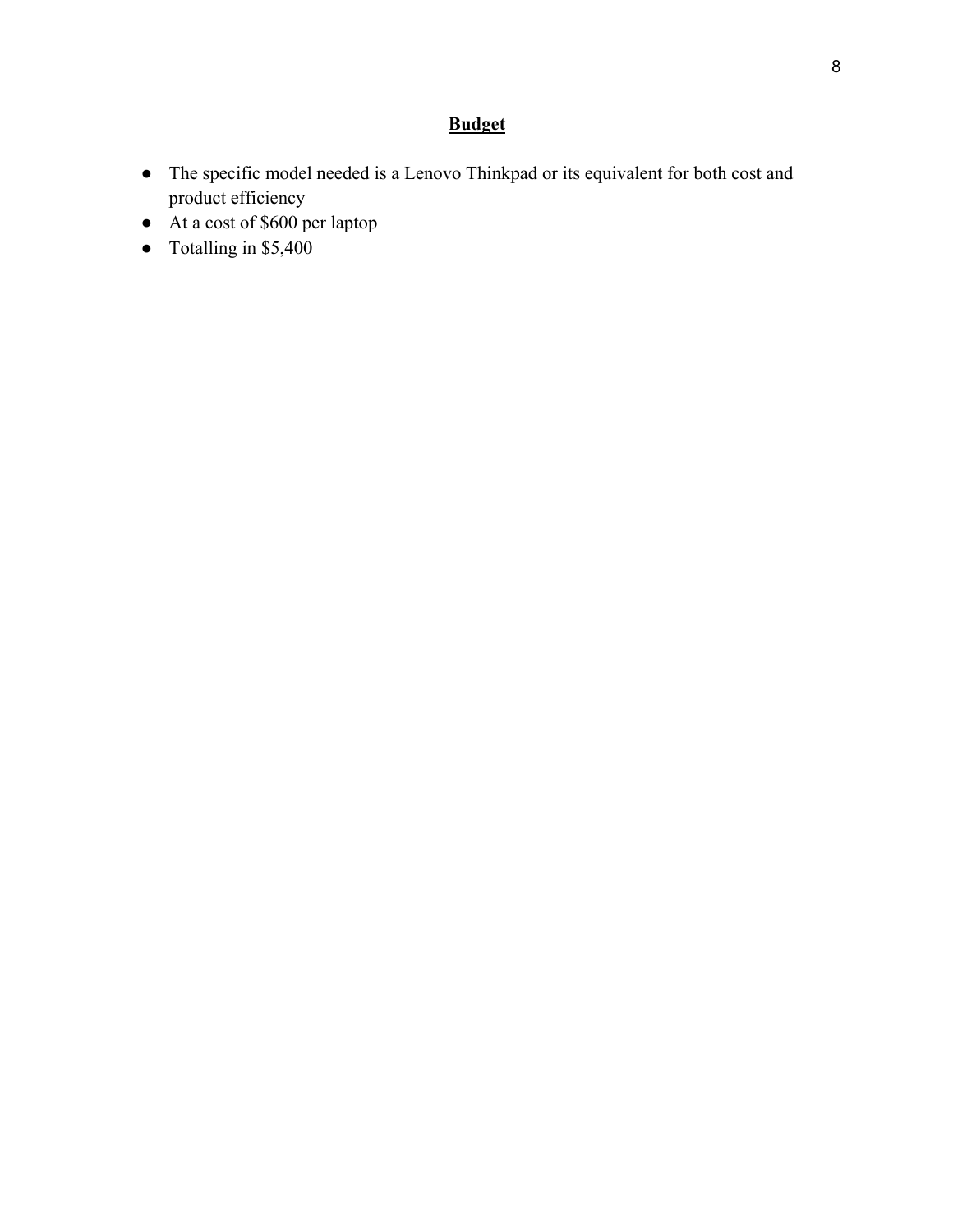### **Organizational Information**

Loving Shepherd Ministries exists to help the world's most vulnerable children reach their Godgiven potential by creating and sustaining families, engaging the church in the U.S. and abroad, and developing educational and business opportunities.

Loving Shepherd Ministries is a faith-based, 501(c)(3) nonprofit organization founded by Ed Schwartz in 2002 that aims to help families adopt internationally. This organization has grown in different locations, Haiti, Ethiopia, and the U.S., over the past 19 years to help the world's most vulnerable children.

Loving Shepherd Ministries is currently located in Haiti, Ethiopia, and the United States. The U.S. is home to LSM's target audience of family sponsors and donors that provide funding and services for vulnerable children in this ministry.

LSM currently serves 240 vulnerable children in the Haiti Homes of Hope. In Ethiopia, 590 atrisk families have been aided through education, job skills training, discipleship, and more. In the U.S., 7,300 adoptions have been navigated, saving prospective adoption families both incalculable time and money.

Some of LSM's accomplishments include: adoptions, creating job opportunities, business development, LSM testimonies, trauma recovery and more.